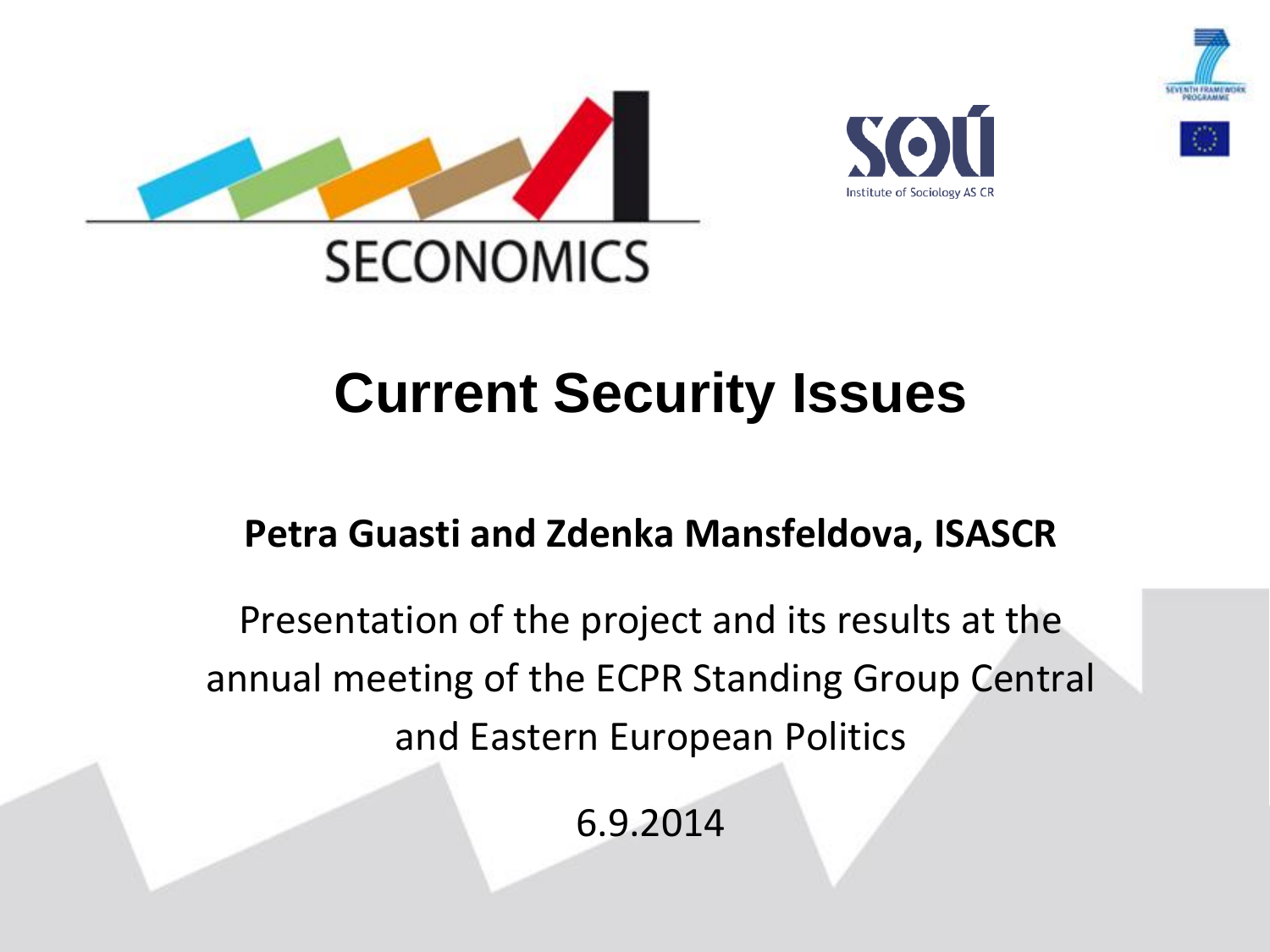

### *Structure of the Presentation*

- **1. Information about the project SECONOMICS – Security meets economics**
- **2. Perception of risk**
- **3. Goals and tasks for sociology**
- **4. Quantitative and qualitative data**
- **5. Political communication**
	- **- Politics in the age of mediation**
	- **- Politics, democracy and the media**
- **6. Our qualitative research**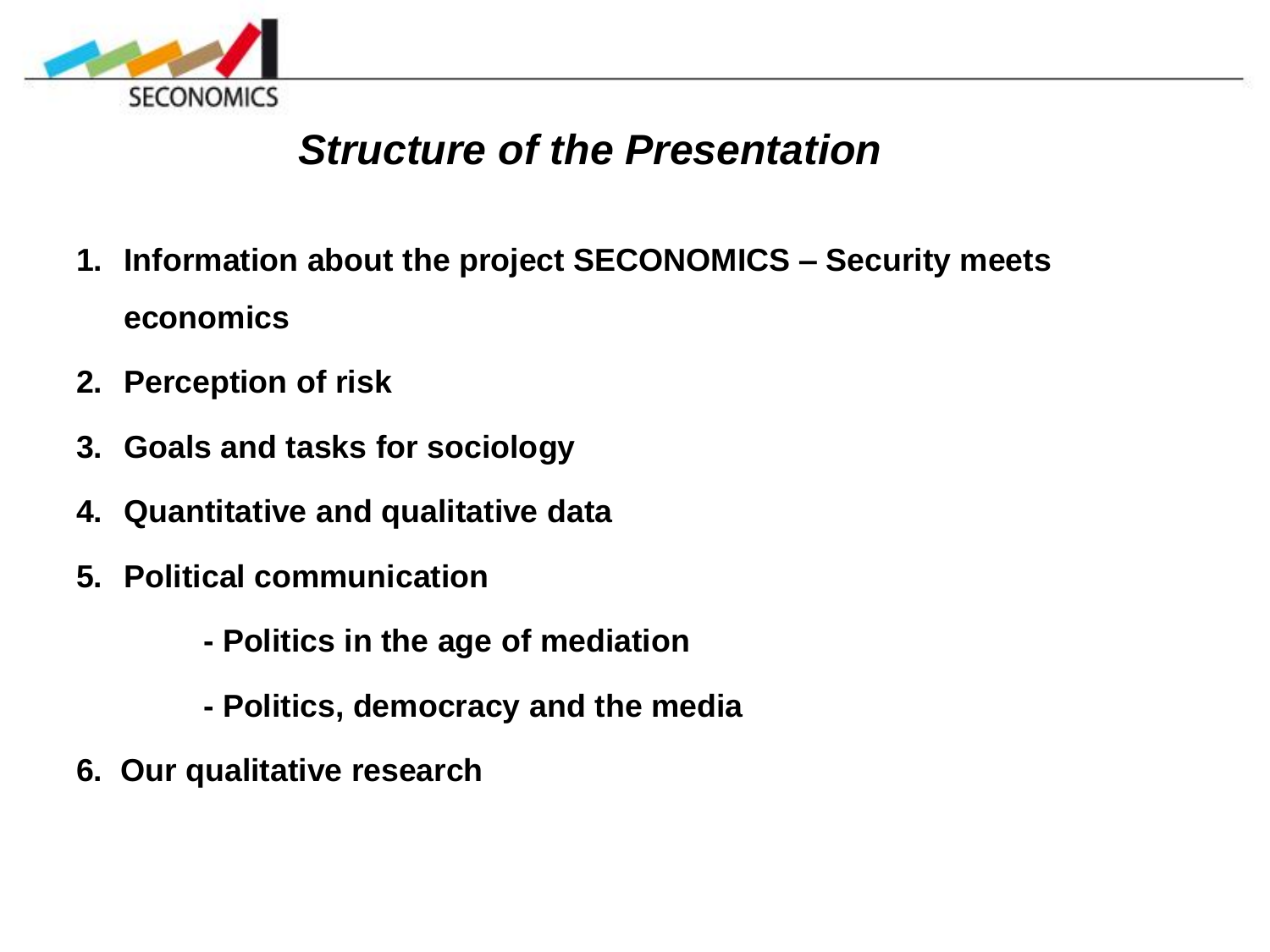

# SECONOMICS

# – Socio-economics meets security

- Project supported by European Commission within the 7FP (<http://www.seconomicsproject.eu/>)
- Project systhetizes sociological, economic and security science into usable, concrete, actionable knowledge for policy makers and social planners responsible for citizens security.
- The project tries to identify security threats in transport (air, urban and super urban metro) and critical infrastructure.
- The project seeks to explore the challenges of pan European coordination in security outcomes for transport and critical infrastructure.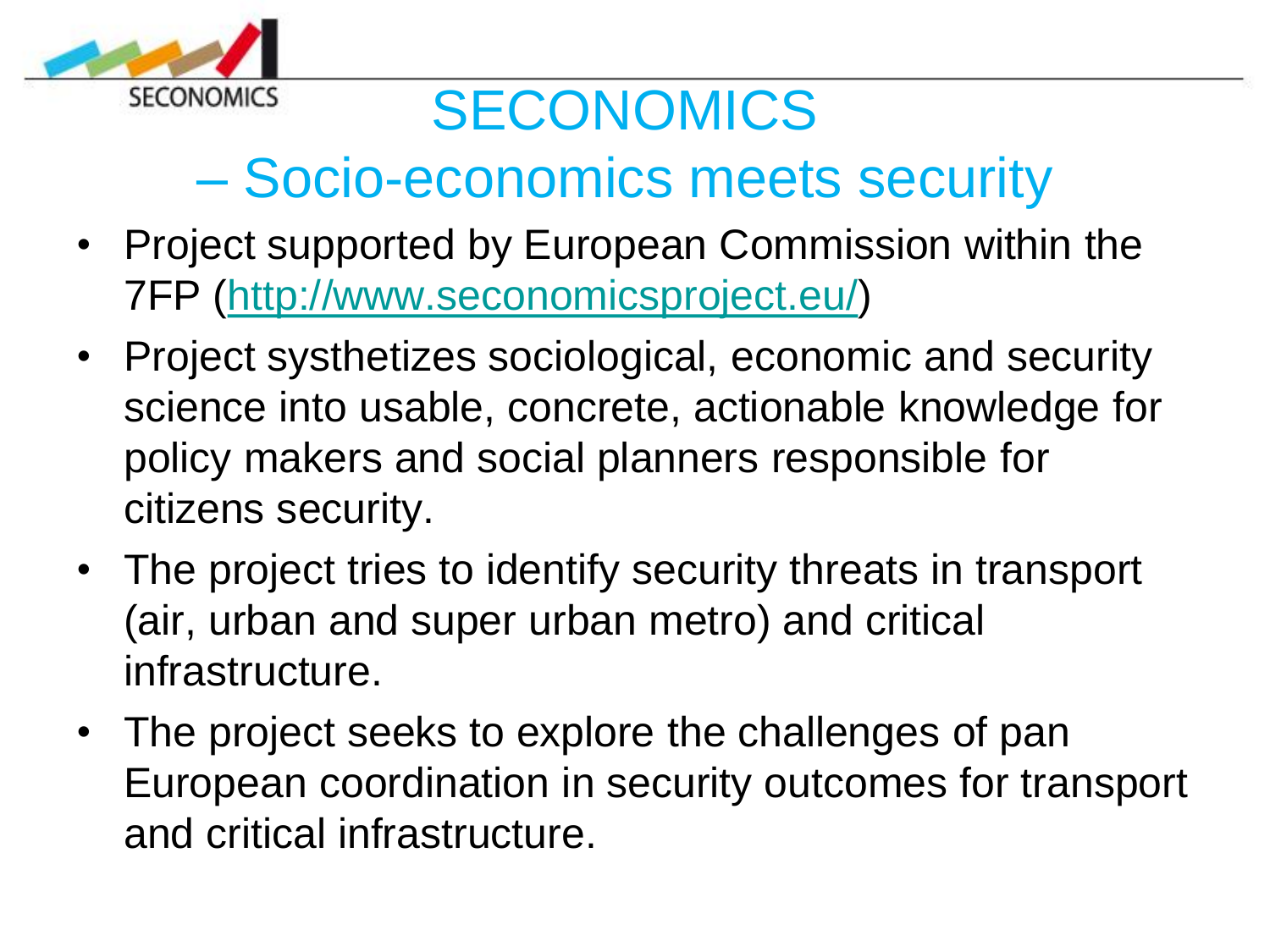

### **2. Perception of risk**

Advanced modern societies are in many respects experiencing an unprecedented existential security compared to previous times; however, they are at the same time paradoxically concerned about security risks and safety threats;

Ulrich Beck (1992) has described this new phenomenon as a "Risk Society". Danger and insecurity have always been inherent to human life, especially in the form of natural disasters and the like;

However, post-modern societies experience a new type of risks, such as nuclear radiation, global warming, genetic modification of food, financial crises and terrorist attacks;

These types of risks are different from the previous ones, whereby they have such serious consequences that they constitute a predominant societal and political concern in post-modern societies;

In contrast to old types of risks stemming from natural causes, the new threats are mainly a product of human activity;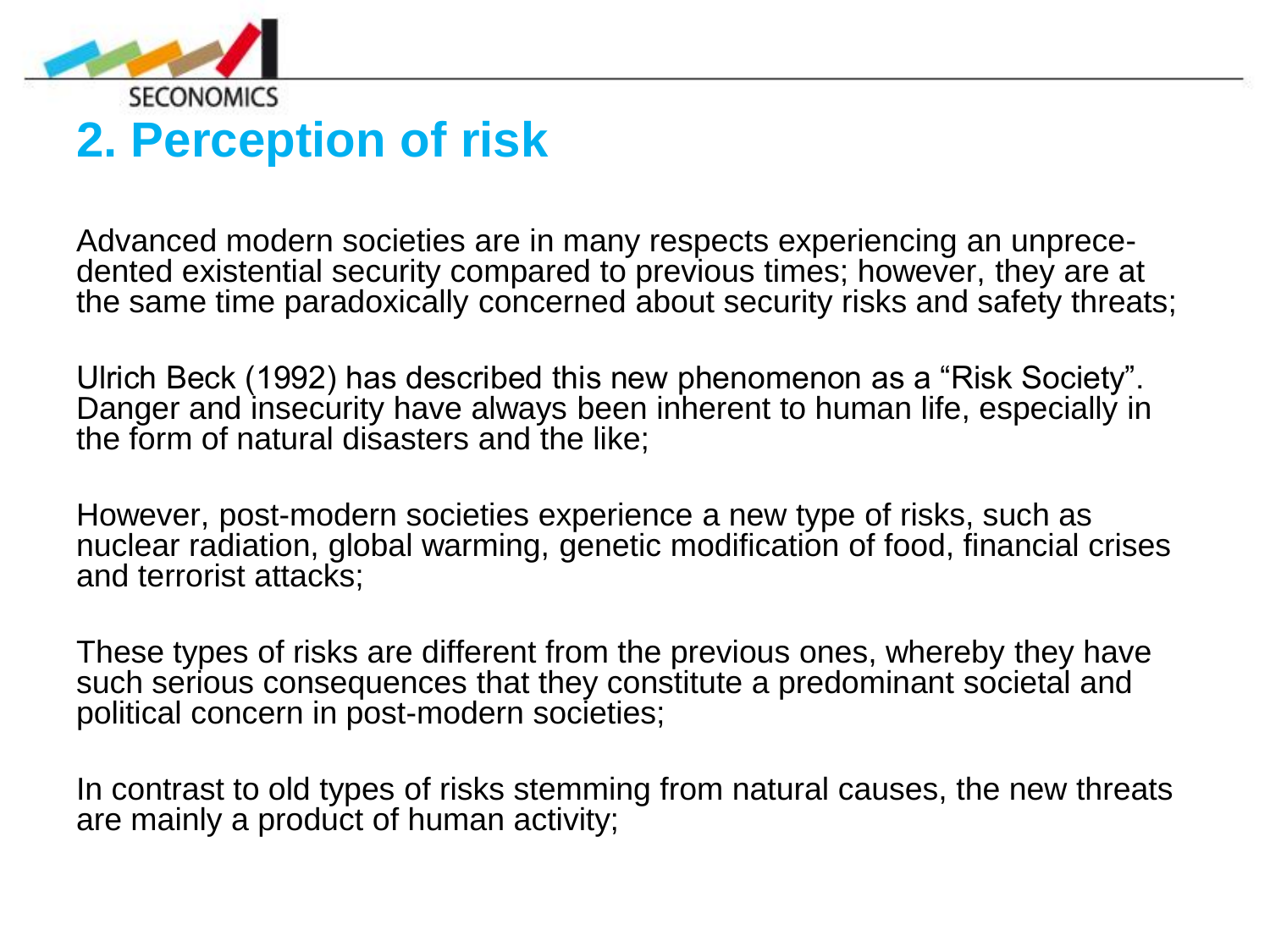

The new risks are also potentially much more severe than previously;

They are not temporally, spatially and socially circumscribed;

These risks do not respect boundaries of nation-states, generally have a long latency period and individual culprits are difficult to identify;

According to U. Beck, the new risks and particularly environmental risks have become a central dynamics that characterizes contemporary societies;

The new risks have led to a transformation of the whole society and social order;

As Beck argues, the main societal conflict is no longer over the redistribution of "goods", such as income and material property, but over distribution of "bads" that result from realizations of the new risks, such as nuclear fallout and genetically modified food;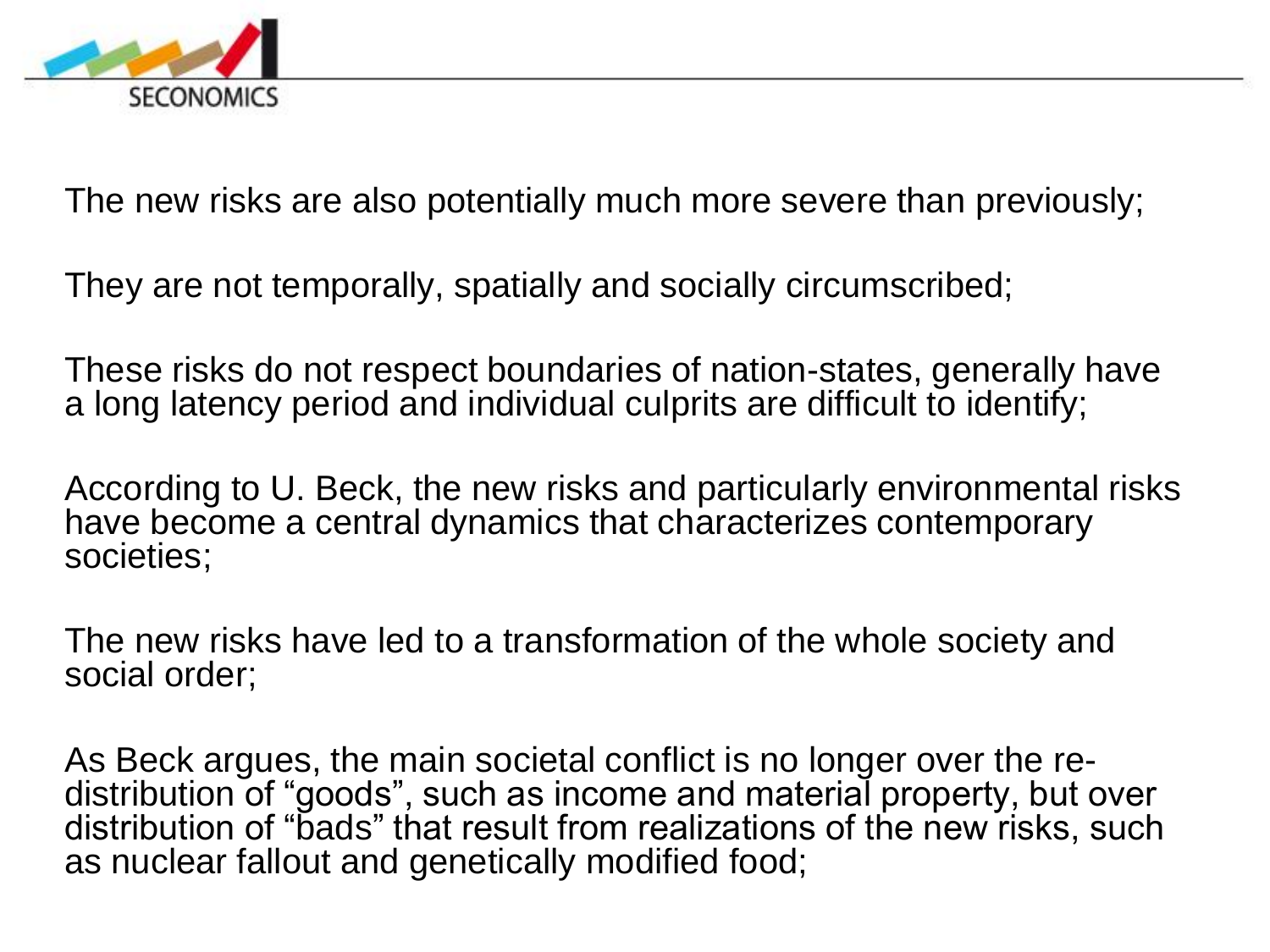

Social theorists have identified security and safety risks as one of the most crucial issues that contemporary Western societies are currently facing.

Our problem: how can we empirically study risks from a social science perspective?

How do individual citizens perceive risk?

What types of risks are people mostly concerned with?

Why do some people worry more about some risks than others?

Does concern about various risks have any impact on human behaviour and political decision-making?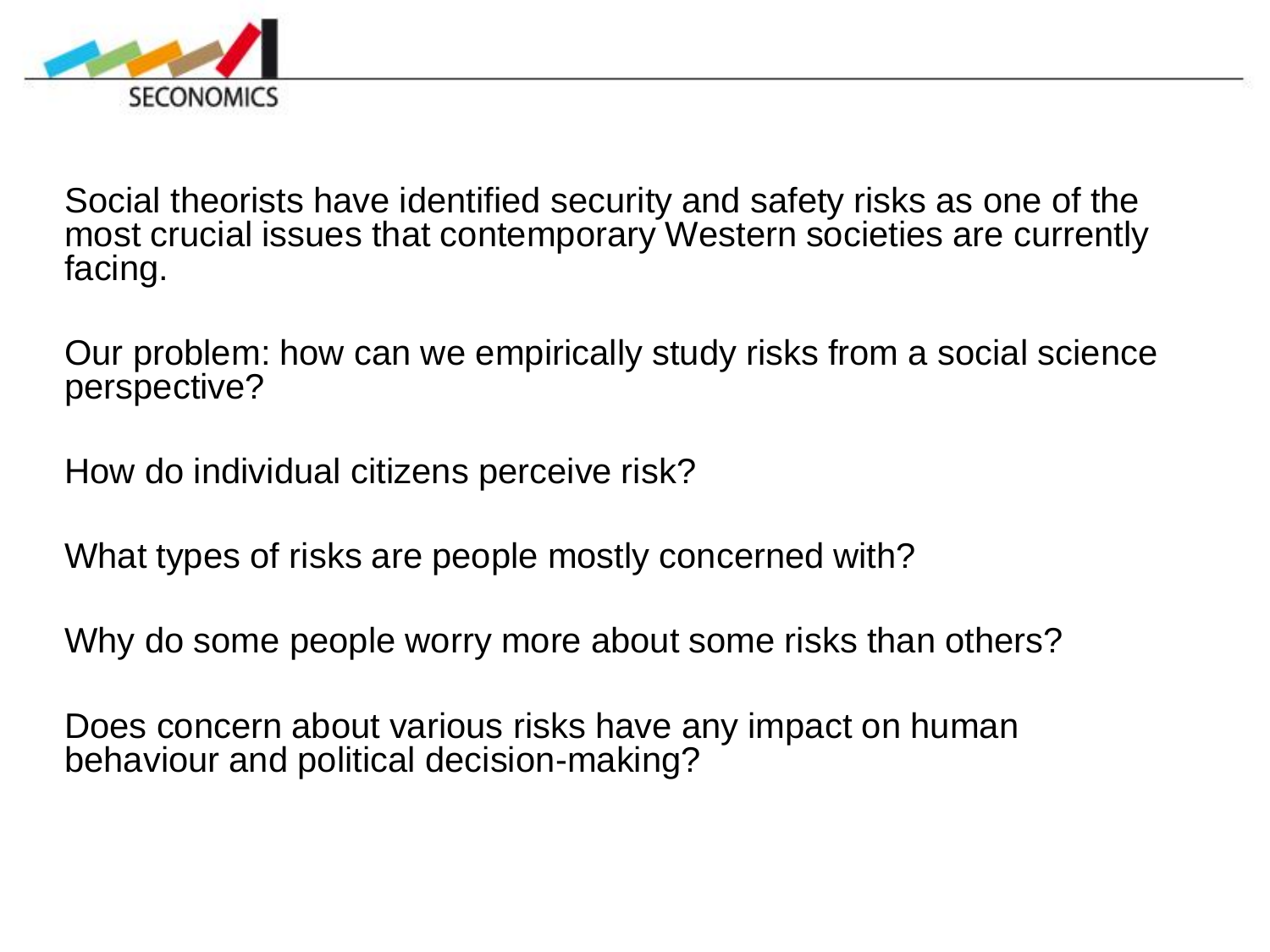

### 2.1. Research on Risk Perception in Various **Disciplines**

Threats and risks are primarily studied within the so-called "risk assessment" analysis. Such studies include a variety of approaches how to study risks; social science approach is only a part of that.

In particular, social scientists focus on the concept of "risk perception", drawing on social psychology, another discipline that pays great attention to risk assessment.

Originally, the research of risk perception appeared in the late 1960s. In essence, risk perception was considered the major cause people's antagonism to technological development such as nuclear power;

As a consequence, researchers started to contend that perception of threats and risks is not only a matter of technical knowledge but also of subjective personal opinions and beliefs;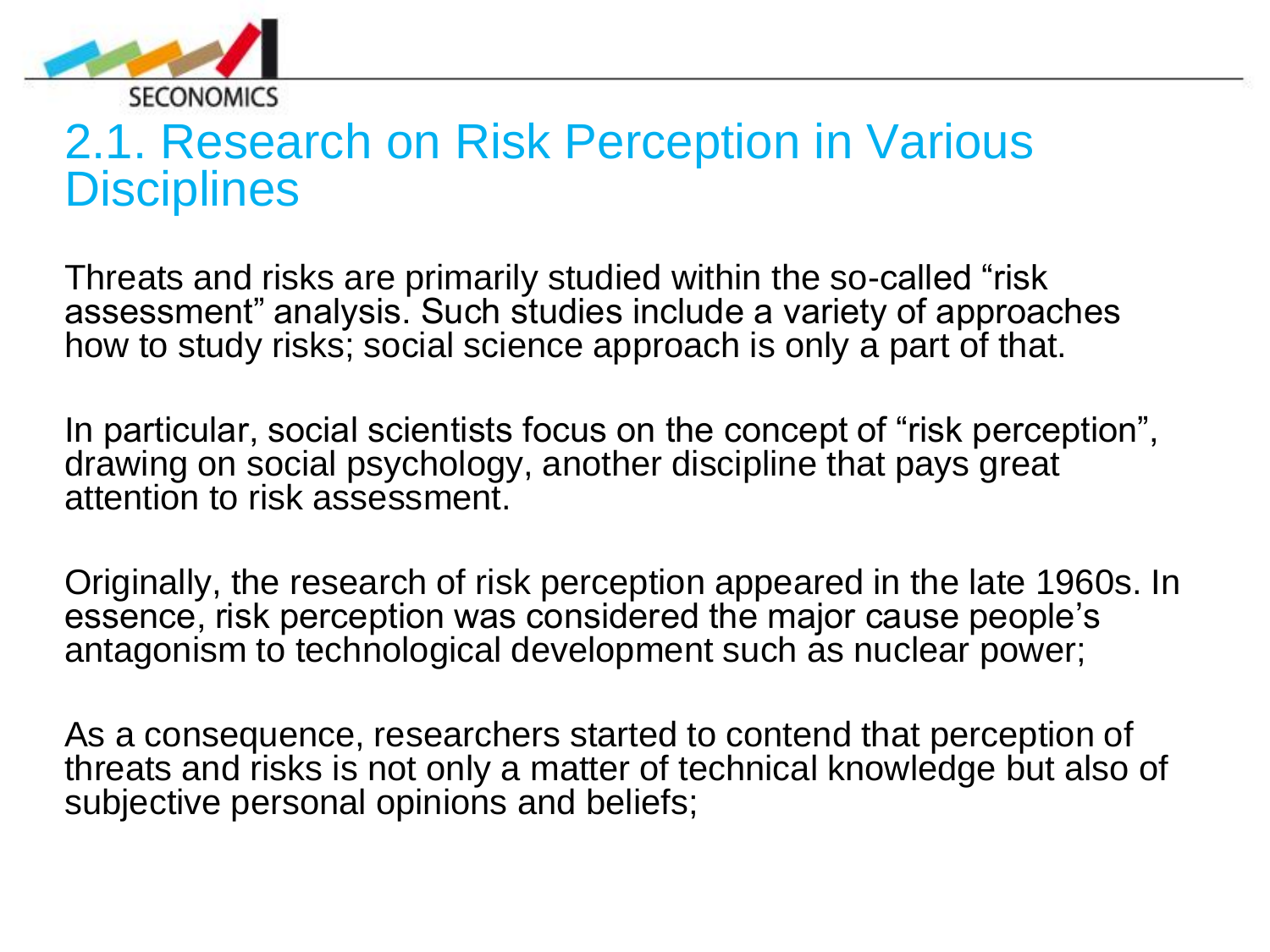

### 2.2./1Definition of Risk Perception

Risk in general can be defined as the "likelihood that an individual will experience the effect of danger";

Social scientists focus on the concept of "perceived risk/threat/hazard". Perceived risk can be understood as the subjective assessment of the probability of this danger and how much people are concerned about potential consequences;

Risk perception includes three components:

- 1) subjective assessment that individual people make,
- 2) (un)certainty that is intrinsic to this assessment and
- 3) something that will have a negative outcome;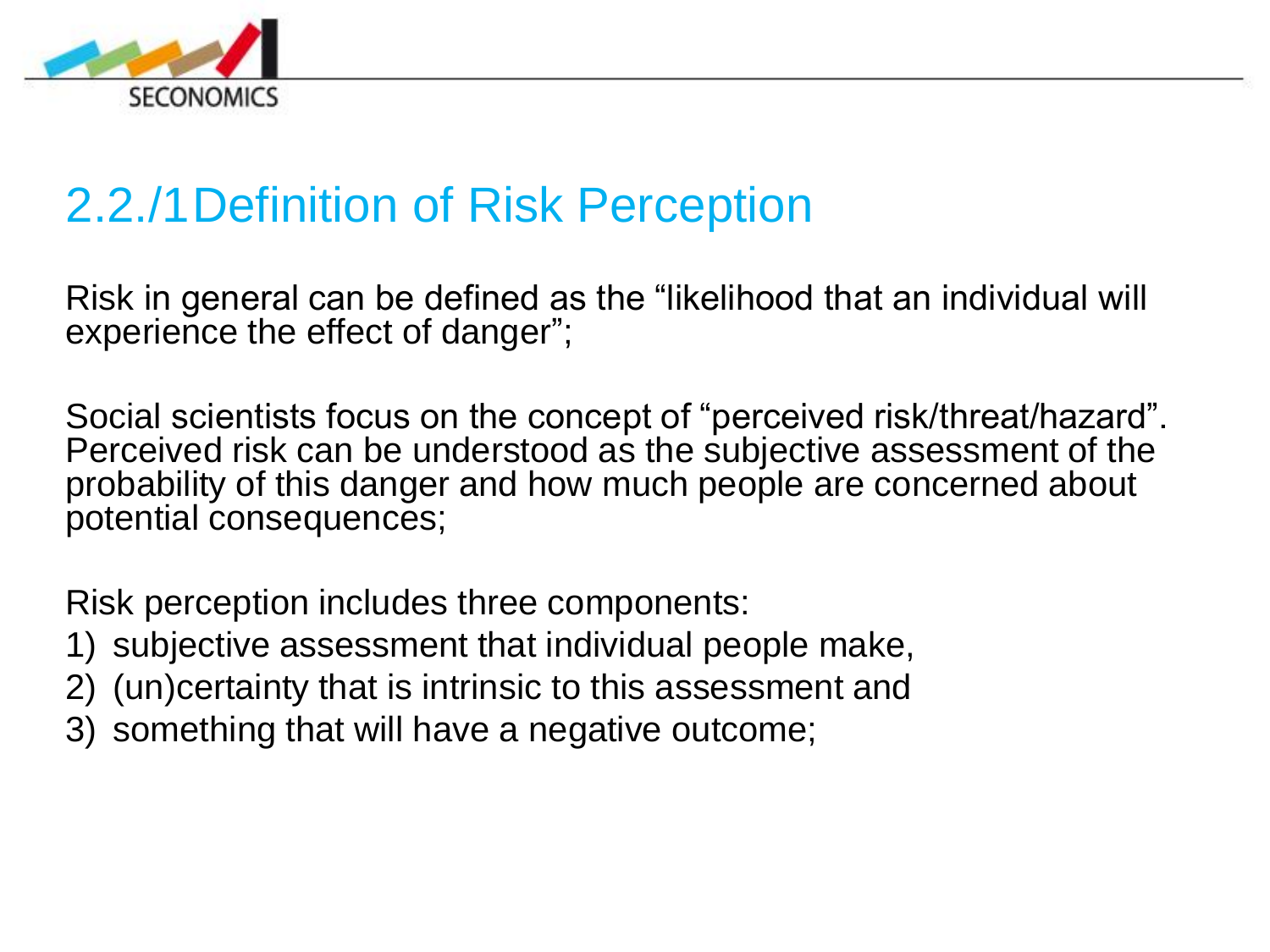

### 2.2./2 Definition of Risk Perception

Risk perception is studied as a targeted attitude to specific types of risks, such as terrorism, natural disaster, nuclear power, technological development, crime, etc.

As sociological and political science studies show, perceived threat can also originate in the social world and not only in new technologies and nature.

People can perceive the risk of losing their cultural identity, economic and political privileges, and feel threatened by some policies and specific groups of people, such as immigrants;

Threat thus clearly has a number of potential sources.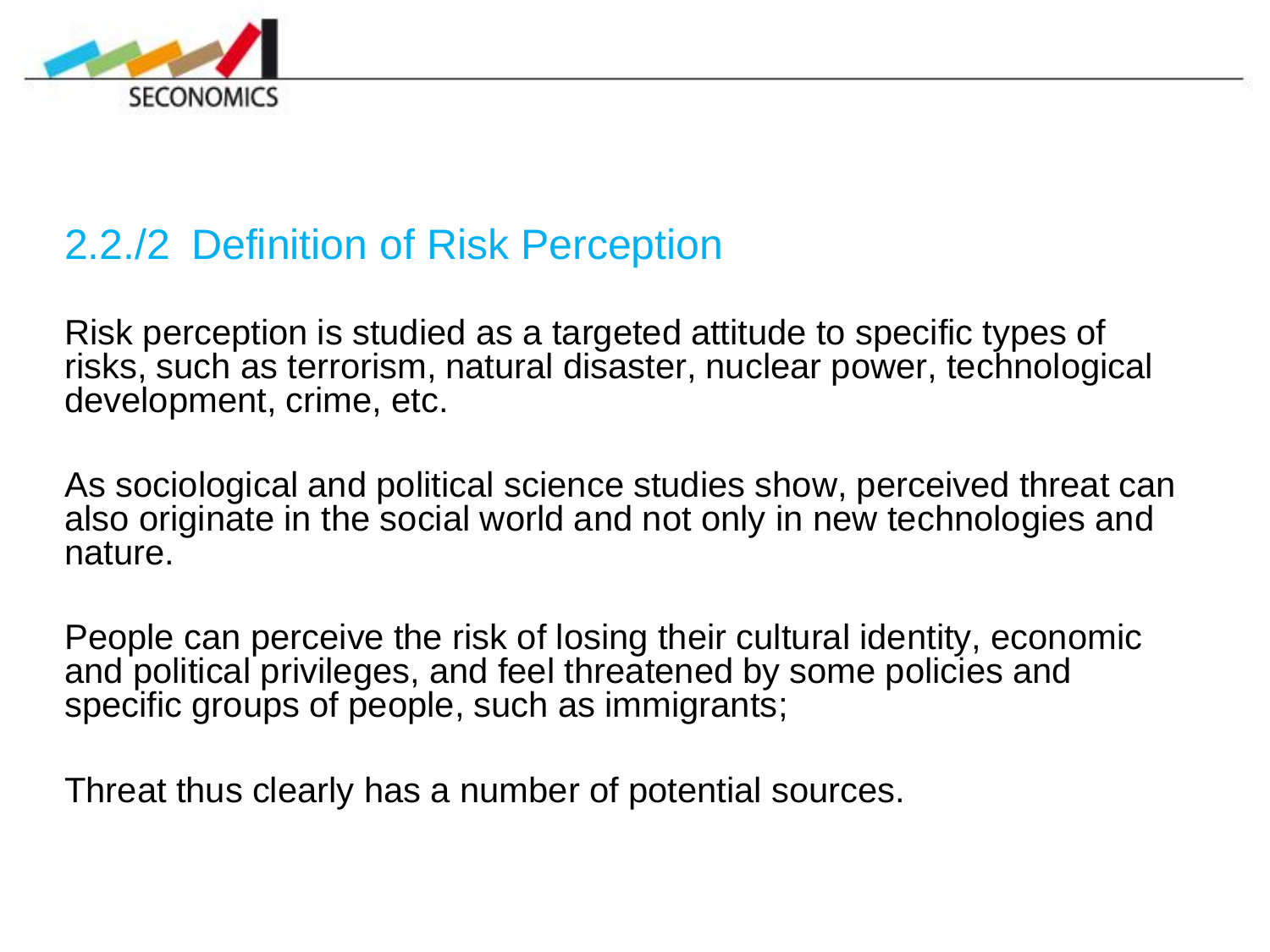

#### **There are two basic types of risks: personal and collective/national/general**

1) The personal risk represents a personal threat to the individual or the immediate family and is often related to feelings of personal insecurity and fear of physical harm

This can be measured by questions such as: "How concerned are you personally about yourself or a family member being the victim of a future terrorist attack in the United States") or "How large do you think that the risk is for you personally of the following?" and the list including variety of possible risks is offered;

2) The general, national and collective threat is a threat understood as a risk for the country or society as a whole, and does not have to entail a personal physical risk to an individual.

This can be studied through questions such as: "How concerned are you that there will be another major terrorist attack on U.S. soil in the near future?" or "How large do you think the risk is to people in Sweden of the following?", and the list including the same risk items as in the case of personal risk is offered;

The above-noted two types of threat differ in their consequences.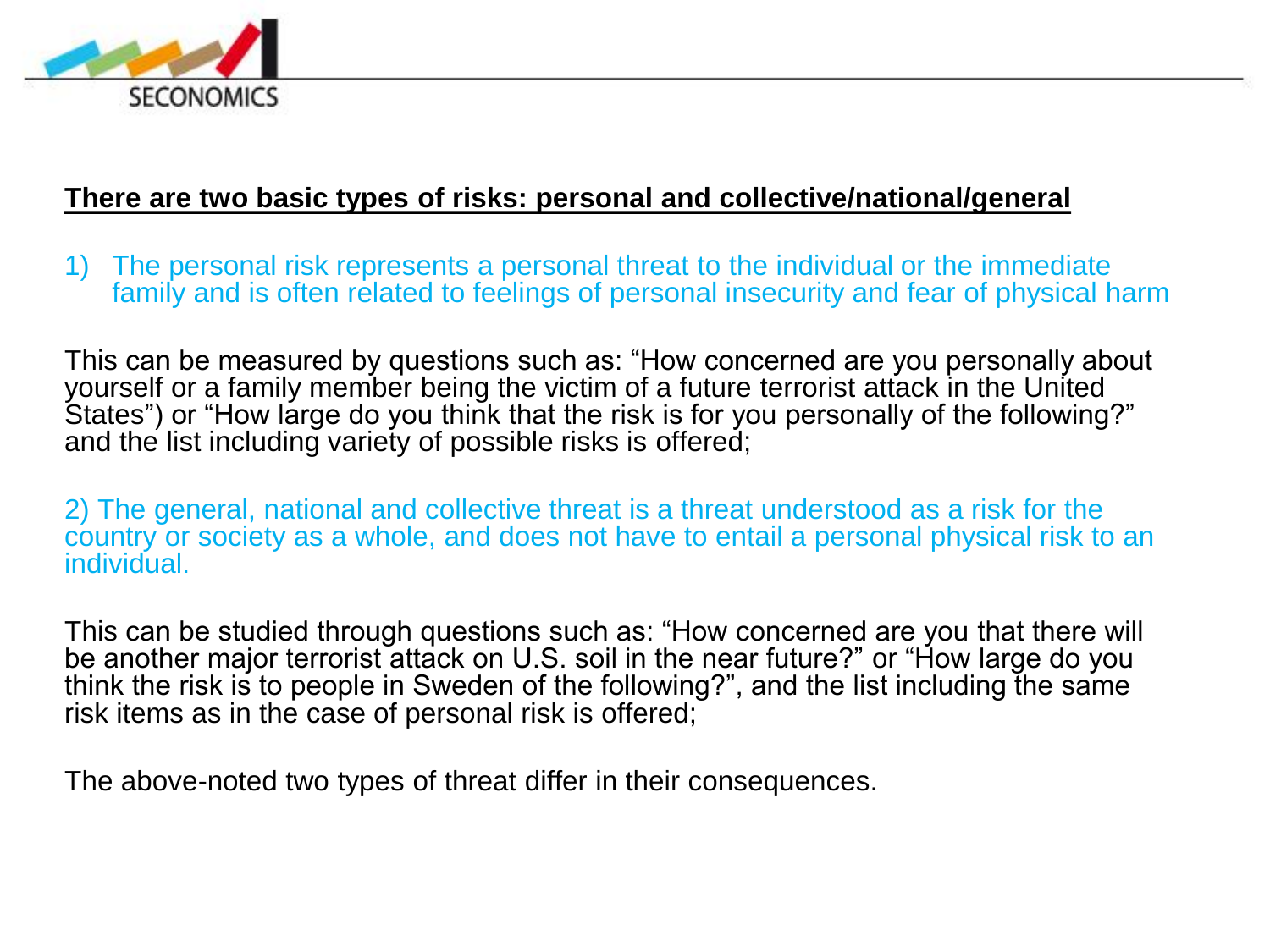

#### Sources of Perceived Risk – two theories

The risk literature has widely studied individual sources of threat perception.

There are two main classical theories used for explanation of perceived risk: the psychometric paradigm and cultural theory;

The basic assumption of the psychometric approach is that threats and risks are in reality interpreted or perceived by individuals.

Specifically, the traditional risk perception literature was interested in the following question: Why are some risks perceived as more severe than others?

This focus was motivated mainly by the fact that, surprisingly to risk assessment experts, some of the threats with a rather low actual probability of happening, such as radiation from nuclear power plant, were perceived as much greater risks than other threats that can potentially be more harmful, like X-rays.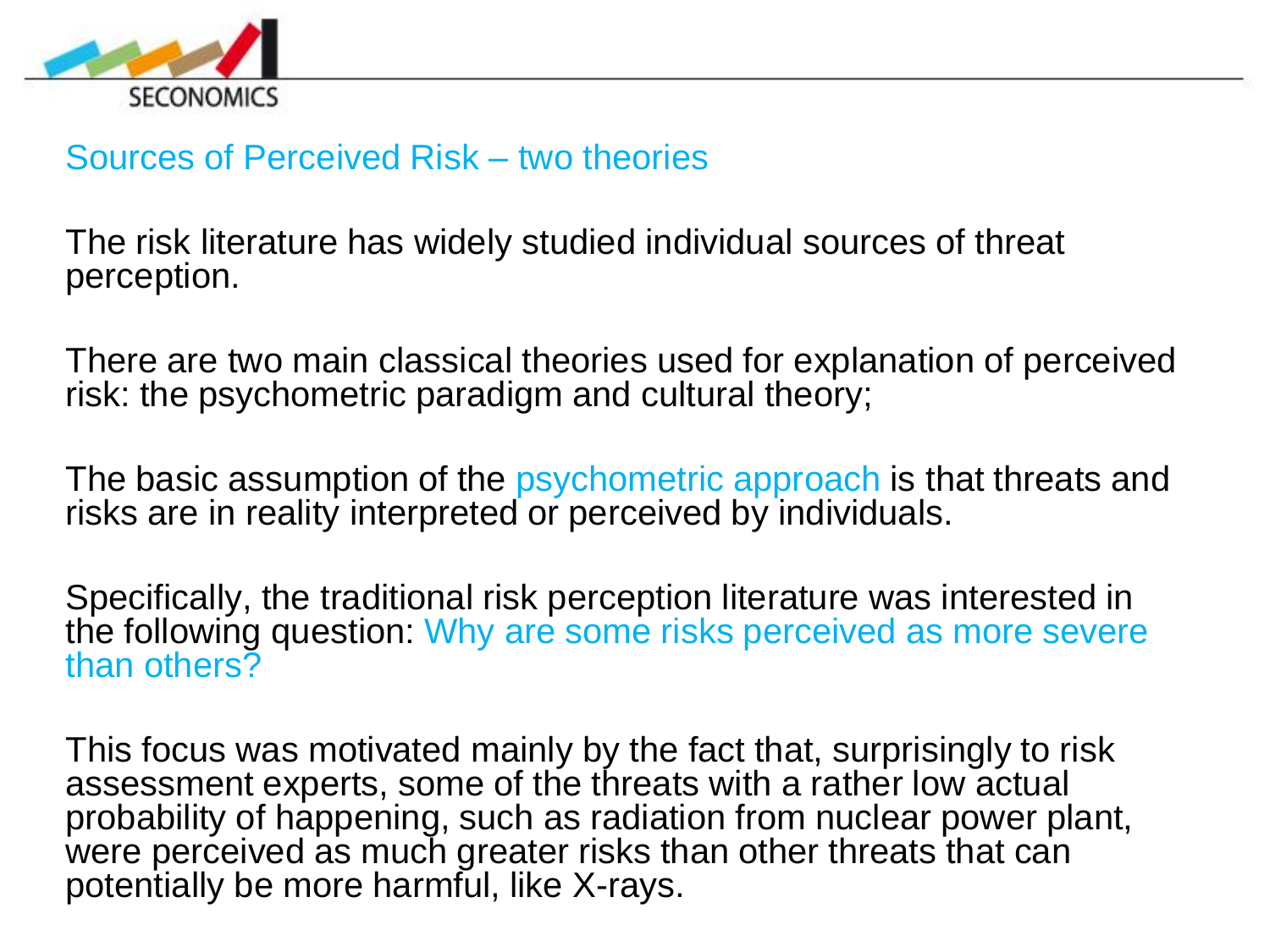

#### **Cultural theory**

The second theory that belongs to the basic explanatory framework of risk perception is the socalled cultural theory. According to this perspective, the perception of risk is driven by more general attitudes towards the world around us;

Culturalists assume that people have specific worldviews that determine their interpretations of the surrounding world;

In contrast to the psychometric theory, possible risks and hazards are not expected to influence individual attitudes directly but through interpretative schemata;

Especially relevant to the explanatory potential in cross-individual research is that people naturally differ in their worldviews.

Two components are important in regards to an individual's general worldview:

1) his/her relations to groups (individual/group-based perspective on beliefs of right and wrong, responsibility etc.);

2) characteristics of rules that are needed for society according to that particular individual (the number of rules and the level of acceptance of these rules across society).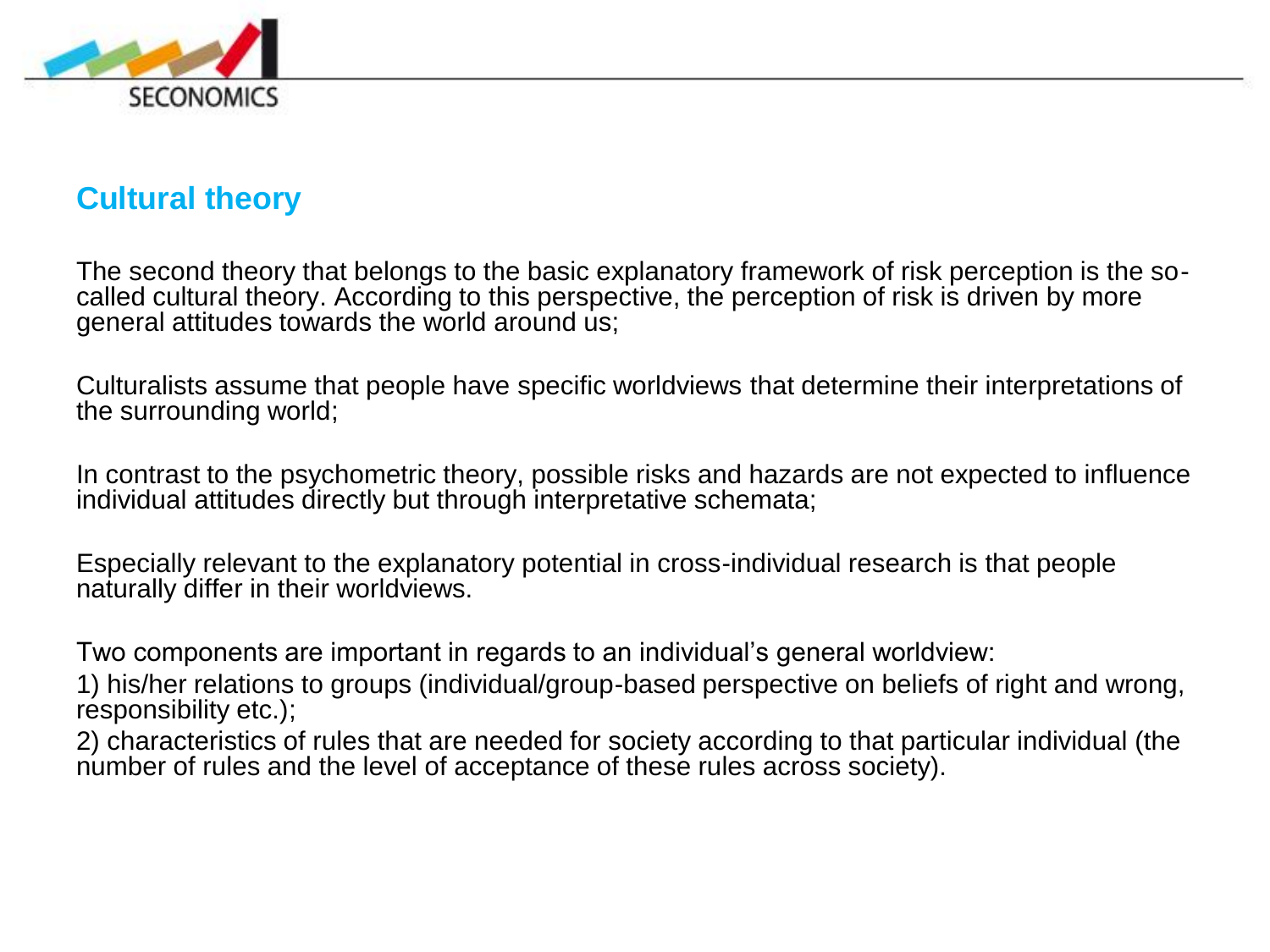

#### Gender factor

One of the stable findings of risk perception studies is the significant difference between men and women;

Women tend to exhibit a higher level of apprehension of both threats - the perceived personal and national - than men, despite the fact that they are not more likely to be affected by the threat;

The analysis will therefore compare cross-national differences in risk perception among male and female respondents;

Further analyses, which are beyond the scope of this report, will also incorporate other socio-demographic factors such as age, residence (city vs. countryside), family status (single vs. family), education (lower vs. higher), class and income and cross-section of these factors.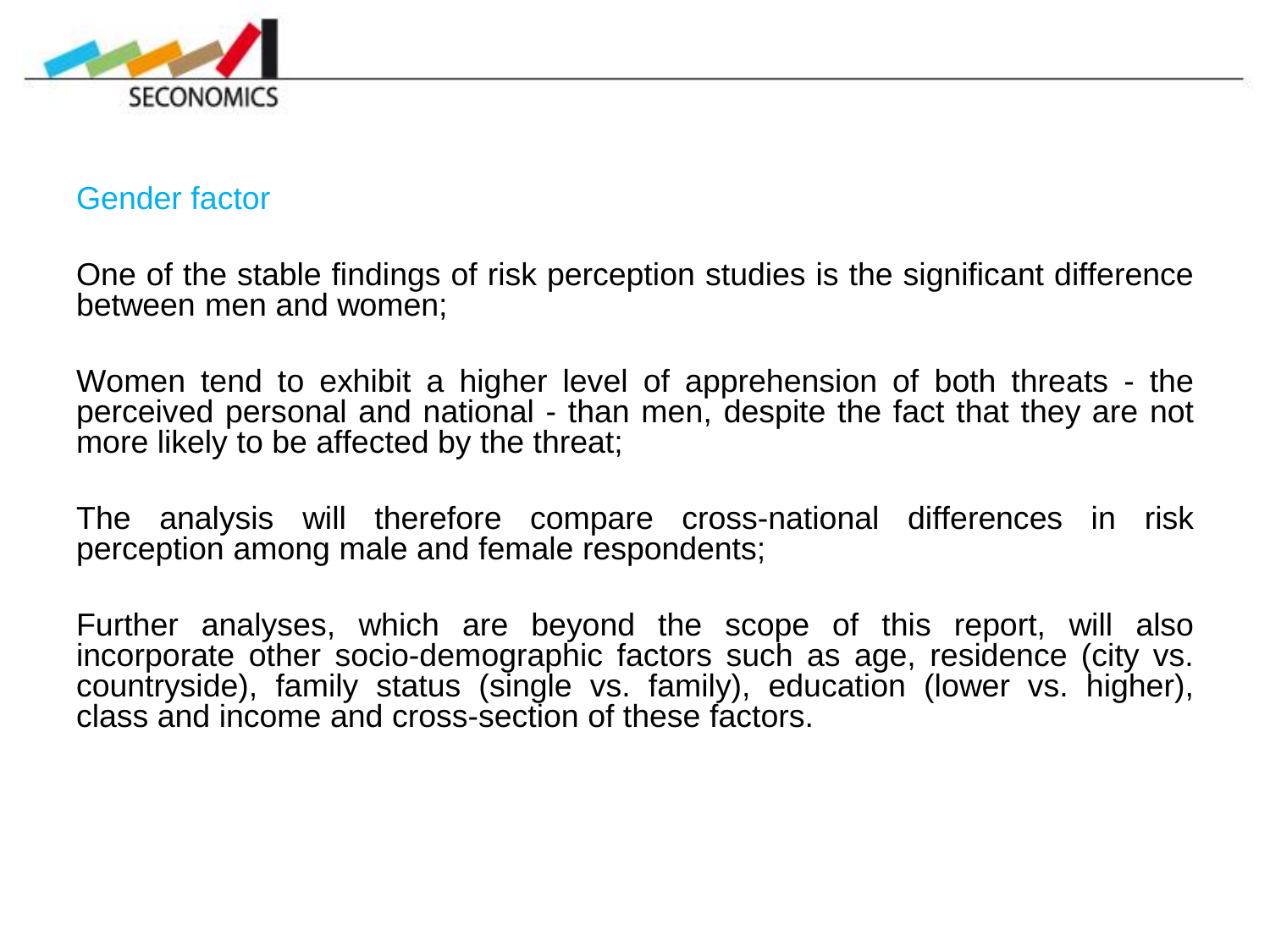

#### Consequences of Perceived Risk

Various consequences of threat perception have been widely documented in the literature - higher risk perception increases political intolerance, ethnocentrism, xenophobia, and prejudices;

Threat perception also reduces cognitive abilities, leads to closed-mindedness and intolerance to challenging opinions;

Risk perception also supports individuals' willingness to forego basic civil rights and liberties;

Viscuci and Zeckhauser (2003) analyze how people are willing to sacrifice civil liberties to reduce the risk of terrorism on the case of airport checks of passengers, i.e. whether they should be random and standardized or targeted according to race, gender, nationality, etc.

Their analysis supports opinions that the discussion about liberties and terrorism is not about extreme views, i.e. sacrifice all liberties or none of them in the effort to lower the terrorism risk;

On the contrary, the individual attitudes have seemed to be rather conciliatory and a result of a series of trade-offs.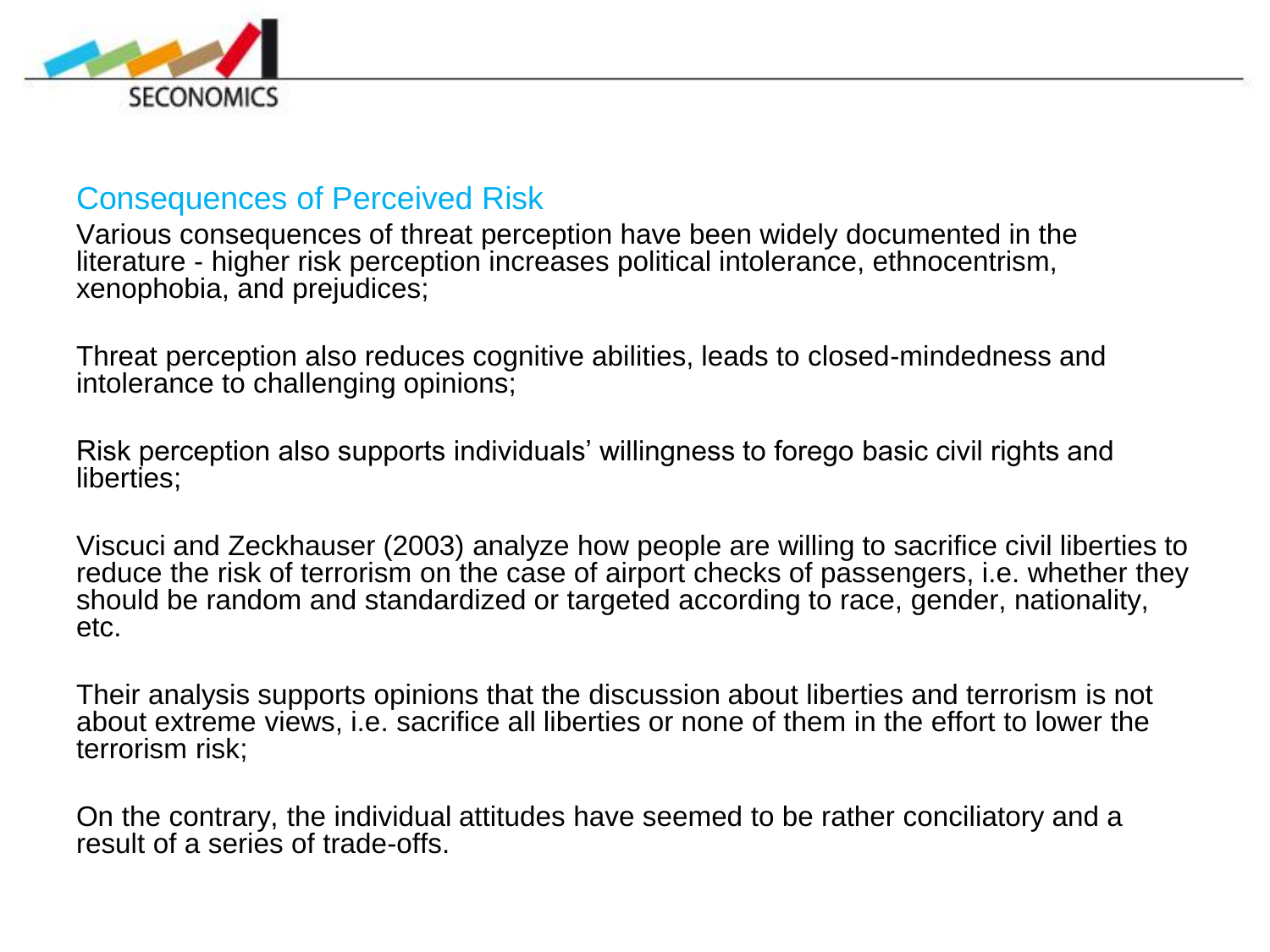

### **3/1 Goals and tasks for sociology**

- Conceptualise security and risk as a social phenomenon and analyze their mutual interplay in public opinion and attitudes;
- Identify public perception and attitudes to risk;
- Estimate the risk tolerances and consumer-demand for security;
- Identify the value citizens place on this attribute;
- Among the three groups of agents (policy makers, stake holders and consumers) expectations, as well as interests might be identical or similar, but also disparate, biased or contradictory.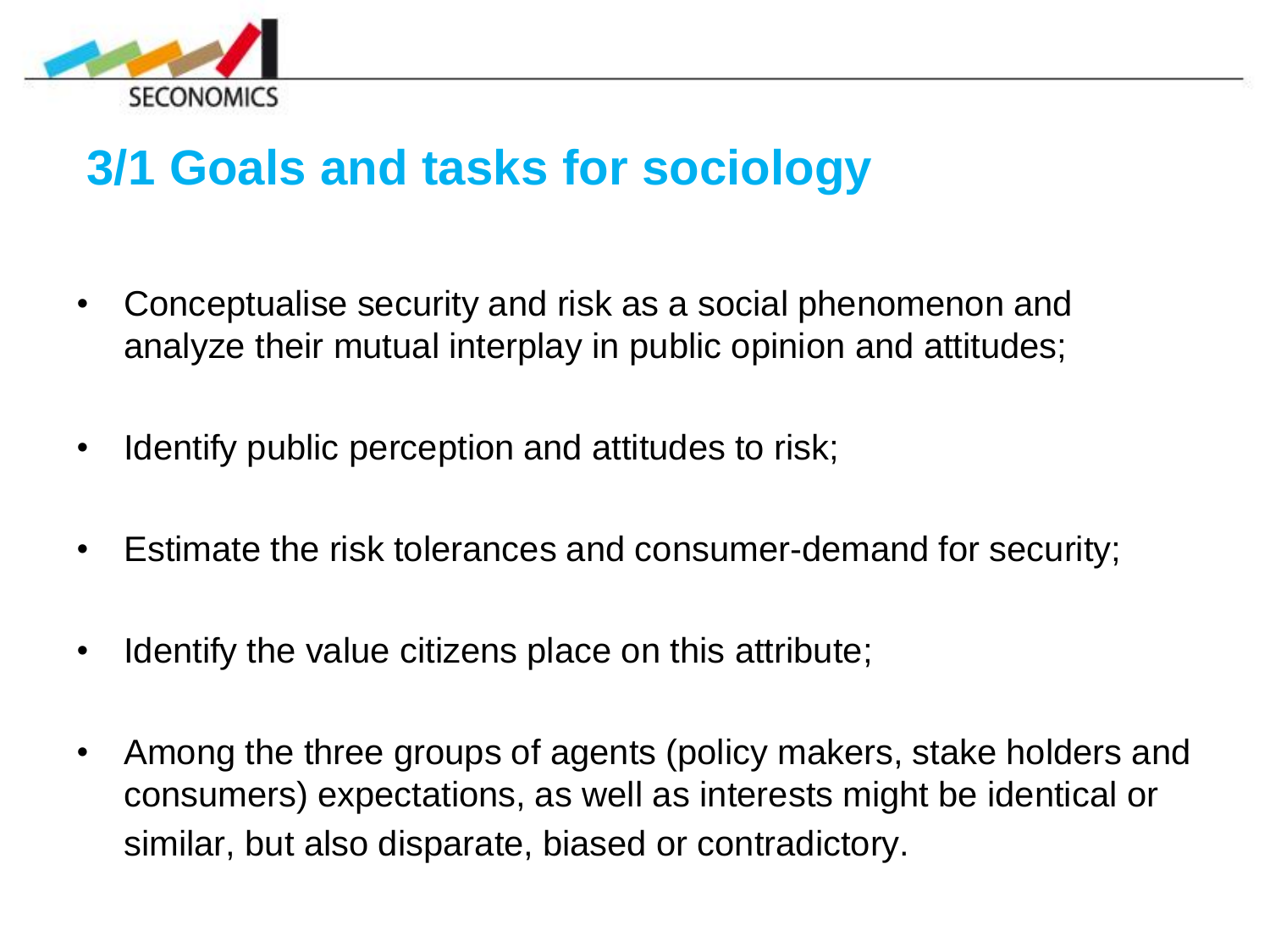

### **3/2**

- In the policy chain the policy makers have to guarantee security of critical national infrastructure, the goal of the industry is to maximize the profit while minimizing the costs, and citizen-consumers expect (to a varying degree) guaranteed security, protection of privacy, but also minimize societal costs.
- In general, the population expects from the government and allows the government to maintain order and to guarantee the internal and well as external security. However, the citizen-consumer acceptance of the costs (visible/invisible immediate/extended effect) and the willingness to the risk is conditional and depends on the type of security, as well as the level of justification.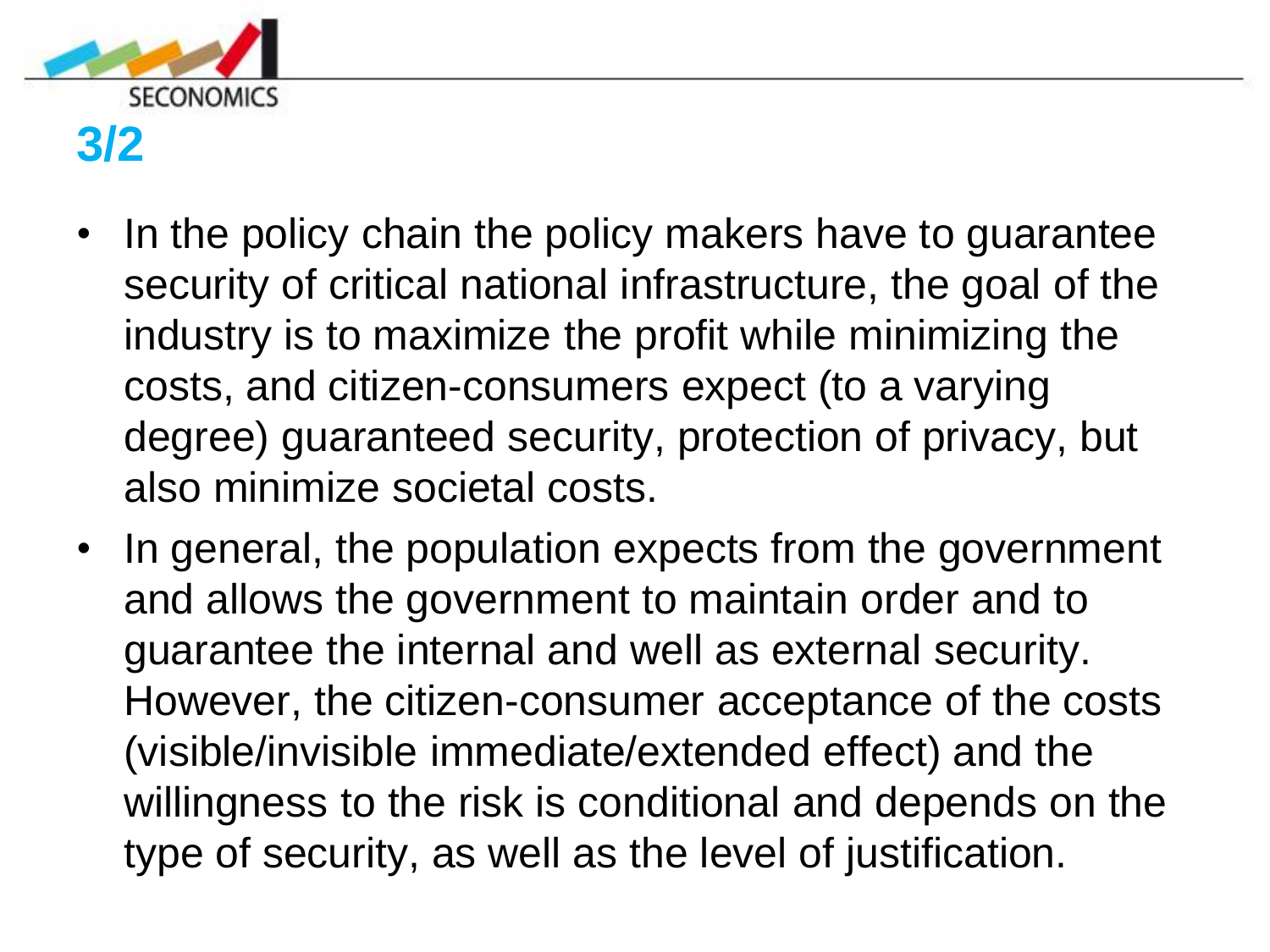

- Our research focus is on the dilemma between security and possible restriction of personal freedoms approached from the perspective of citizen and her acceptance of adopted measures;
- There are three case studies airport case study, critical infrastructure case study and public transport case study. They differ in its focus and target groups, but share an emphasis on existing and emerging threats, actual and perceived security, measures adopted to avoid these, and provision of good and reliable service;
- Simultaneously, all three consider security costs and sociological impacts of adopted measures and policy decisions, and take into account public opinion reactions;
- In this respect all also share the impact of media as source of information and an important instrument of public opinion formation (both in positive and in negative sense).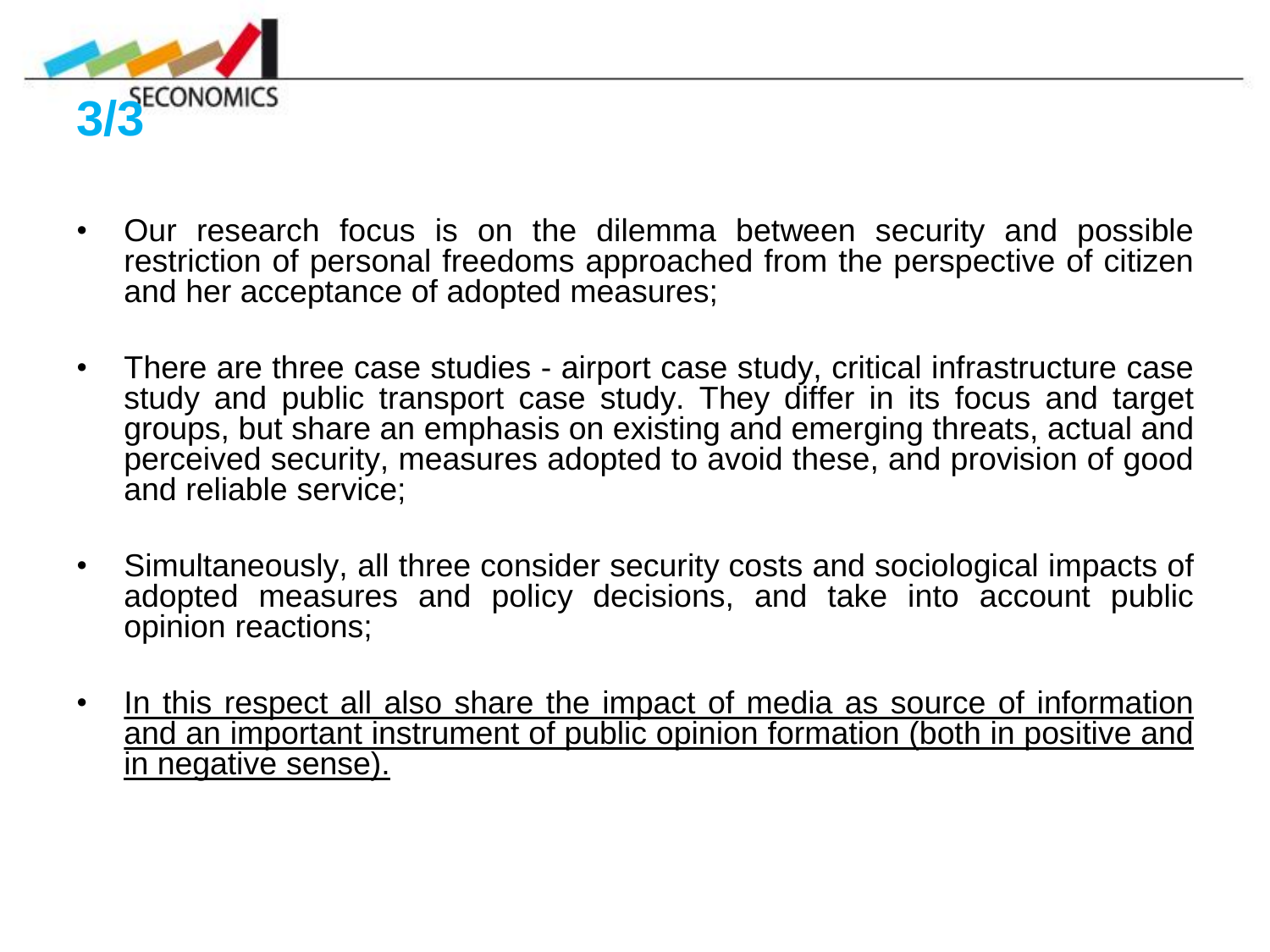

### **4. Quantitative and qualitative data**

There are two main approaches hiow to study this problem – quantitative and qualitative.

- By the quantitative approach we used number of cross-national surveys (ISSP, ESS and others), focused on number of issues connected with perceptions of risk and threats by citizens of multiple countries (across and outside the European Union);
- We reviewed the perception of risk and then sought to determine varying degrees of risk tolerance as a function of different cultural and socio-economic conditions;
- General overview of citizens 'perceptions and attitudes toward risk and security, conditionality of these, as well as attitudes to the various trade-offs, as demonstrated on the tensions between freedom and privacy on one hand and security on the other hand were determined;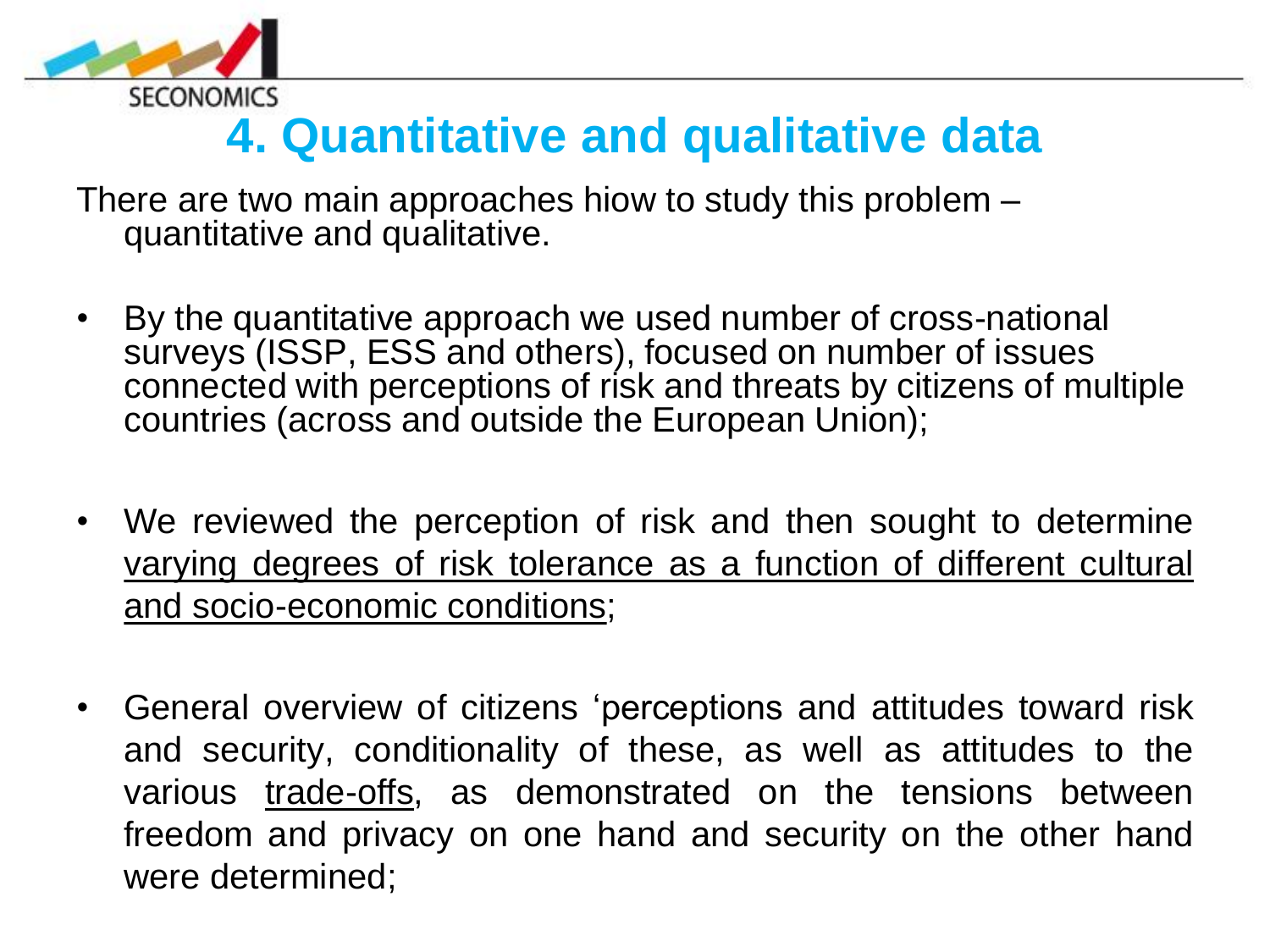

- Our analysis showed interesting results; however, it also pointed to the weaknesses of the secondary analysis of available international data  $\rightarrow$
- Given the limited availability of relevant data, alternative strategy is outlined in the conclusions to obtain own data directly related to research needs of the project;
- Collection of qualitative data will hepl us to solve the dilemma between security and freedom, from the perspective of citizen and her acceptance of policy-decisions, legislation and measures as a response to existing and future threats;
- We decided to collect our own qualitative data to cover the role of media and social media in risk perception and attitudes. Analysis of media and blogs will allow us to cover two kinds of public: 1. general public (addressed by mainstream media) and 2. expert pubic (addressed by specialist blogs);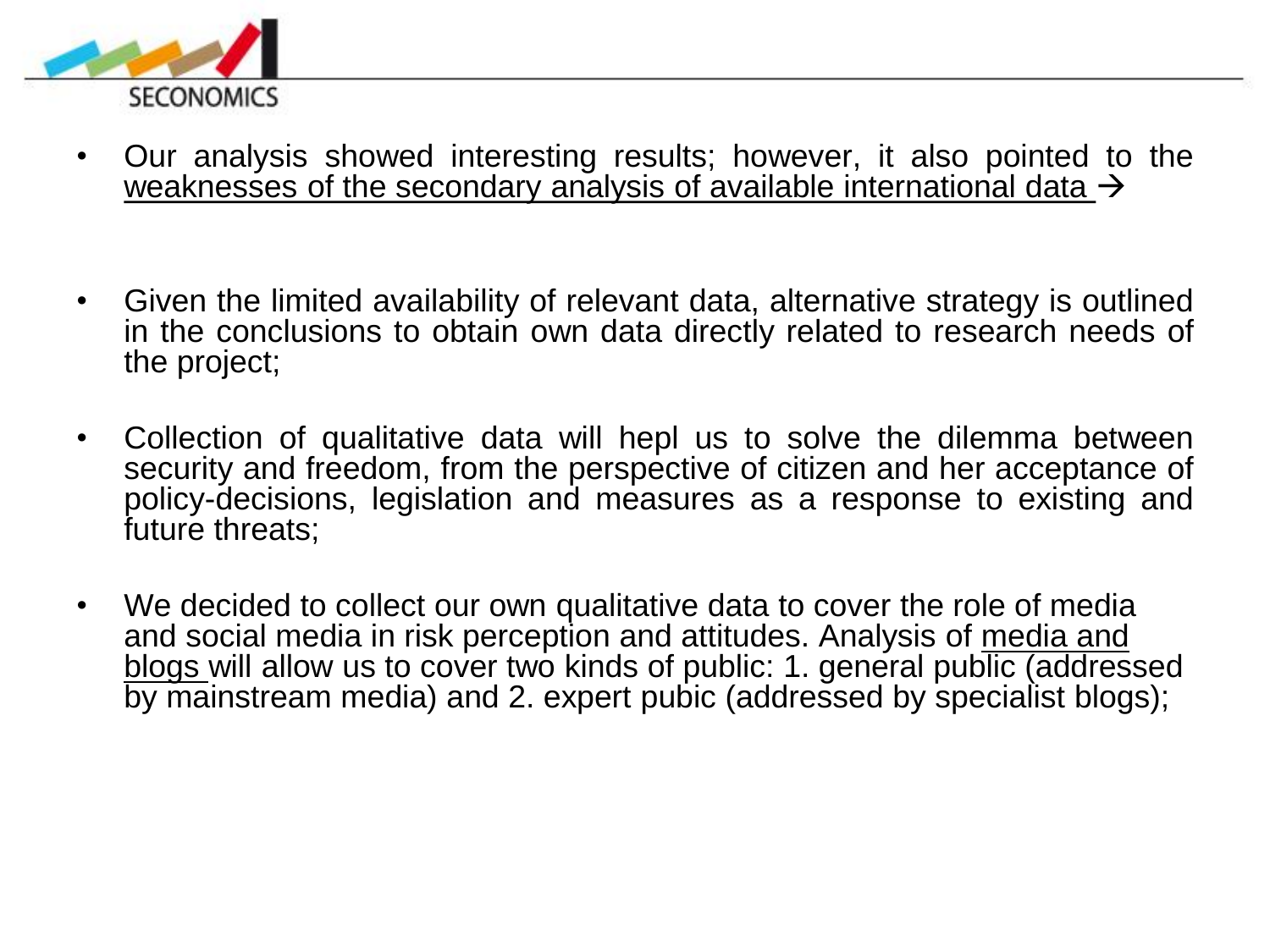

# 5. **Political communication:**

Political communication incorporates:

- 1) All forms of communication undertaken by politicians and other political actors for the purpose of achieving specific objecives;
- 2) Communication dressed to these actors by non-politicians such as voters and newspaper columnists;

3) Communication about these actors and their activities, as contained in news reports, editorials, and other forms of media discussion of politics;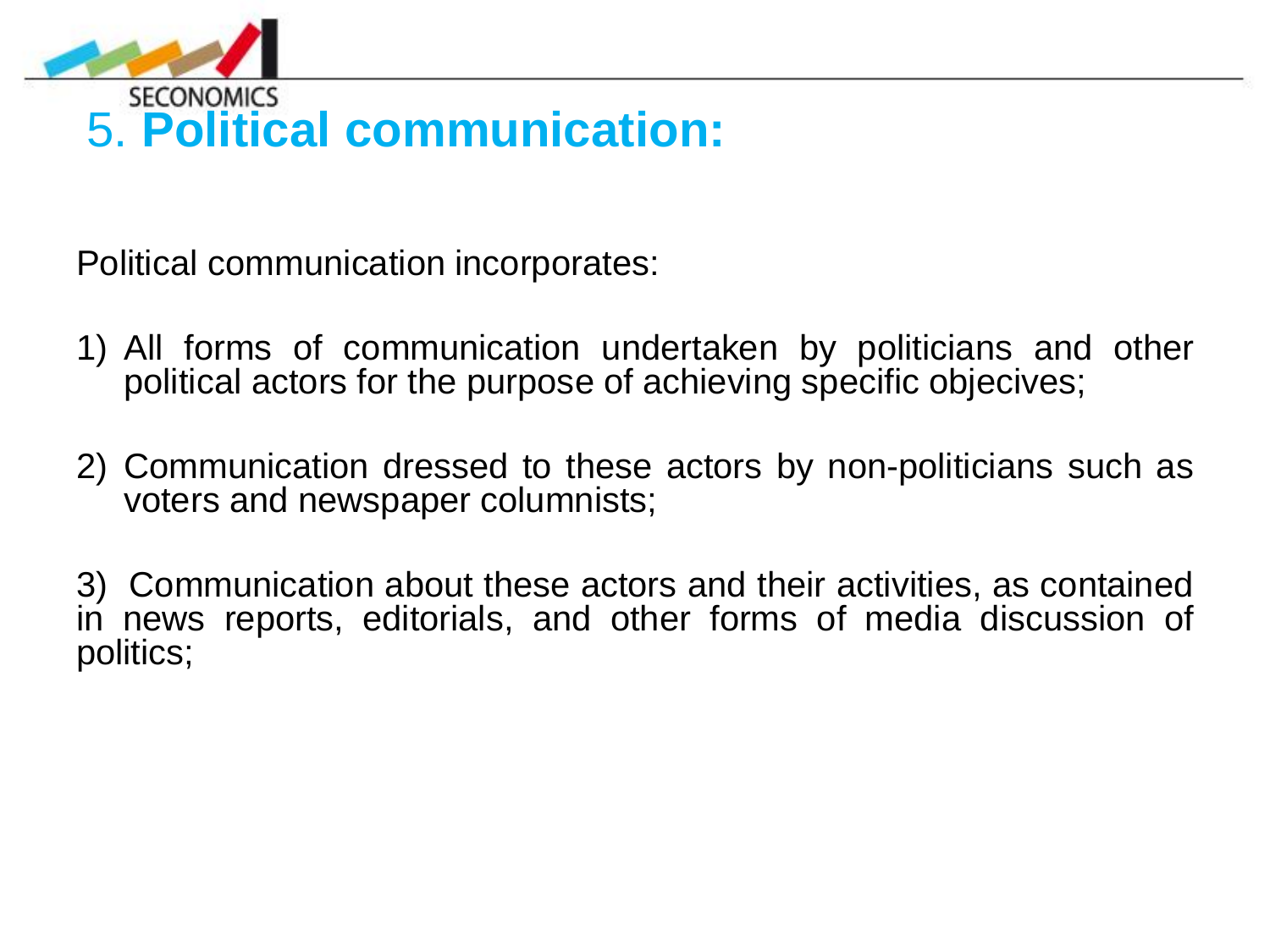

### 5.1. Politics in the age of mediation

There are three main elements, between which the process of political communication is conceived and realized:

- 1. Political organizations political parties, public organizations, pressure groups, terrorist organizations, governments;
- 2. Media
- 3. Citizens
- Political organizations appeals to media, as well as participates in programs, advertising, and media is their part of PR;
- Media reports, comments and analysis actions of political organizations to citizens
- Citizens vis-à-vis media opinion polls, letters, blogs, citizen journalism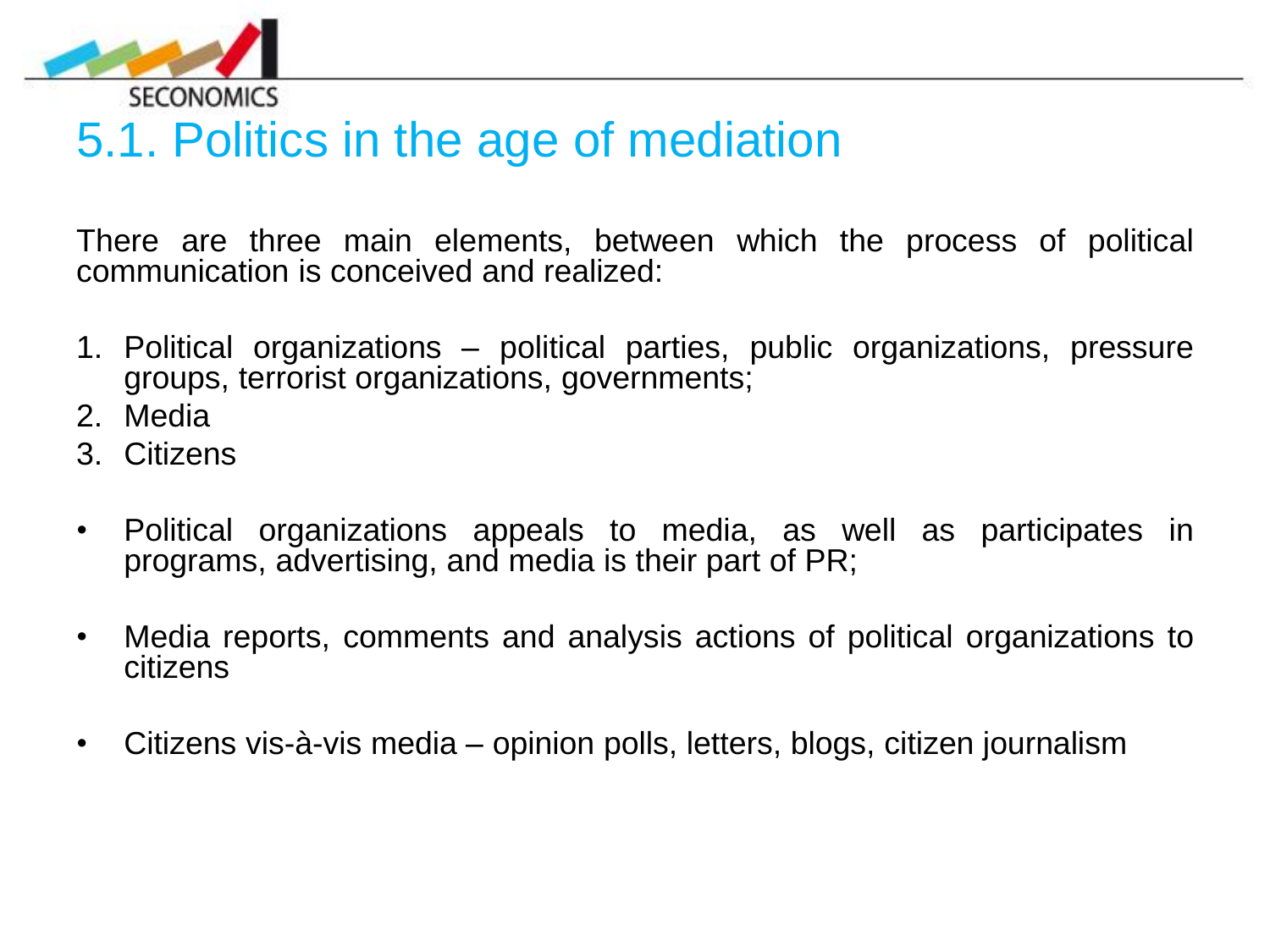

#### • **The purpose of all political communication is to PERSUADE;**

- The target of this persuasion the audience is the second key element in the political communication process without which, no political message can have any relevance;
- Whatever the size and nature of audience, all political communication is intended to achieve an effect on the receivers of the message;
- In democratic political systems media function both as transmitters of political communication which originates outside the media organization itself, and as senders of political messages constructed by journalist and other producers such as bloggers;
- Political actors must use media in order to have their messages communicated to the desired audiences;
- The media of course, do not simply report, in a neutral and impartial way – media accounts of political events are laden with value judgments, subjectivities and biases;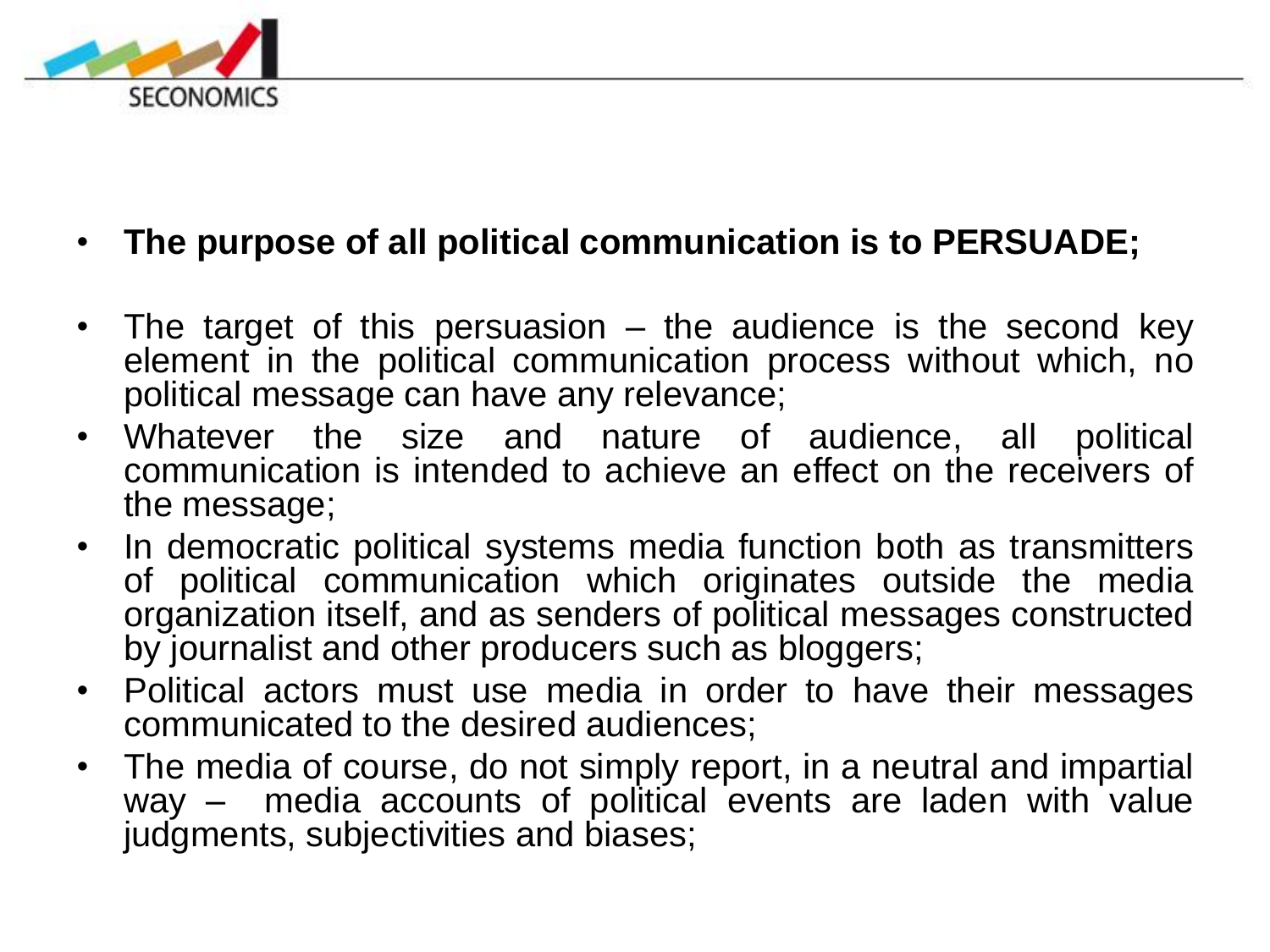

# **5.2. Politics, democracy and the media**

#### **The media and the democratic process**

Five functions of the communication media in 'ideal-type' democratic societies:

- 1. They must INFORM citizens of what is happening around them (monitoring function of the media);
- 2. They must EDUCATE as to the meaning and significance of the 'facts' (the importance of this function explains seriousness with which journalists protect their objectivity, since their value as educators presumes a professional detachment form the issues being analysed);
- 3. The media must provide PLATFORM for public political discourse, facilitating the formation of 'public opinion', and feeding that opinion back to the public from whence it came; this must include the provision of space for the expression of dissent, without which the notion of democratic consensus would be meaningless;
- 4. The media's function is also to give PUBLICITY to governmental and political institutions – the 'watchdog' role of journalism;
- 5. Media in democratic societies also serve as a channel for ADVOCACY of political viewpoints – this function may be also viewed as persuasion;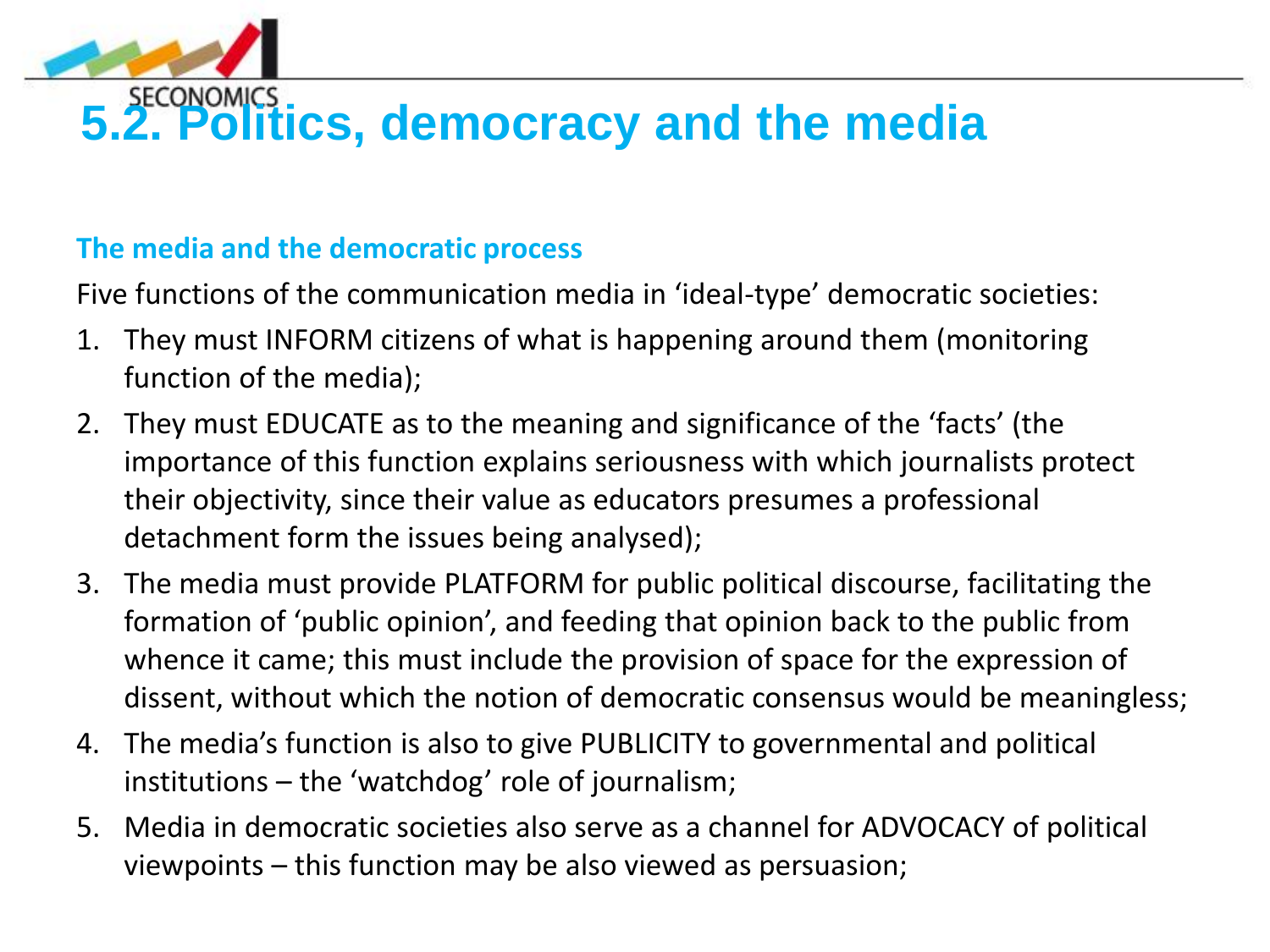

# **6. Our qualitative research**

What questions we intend to address:

- How do media actually frame the implications of security and security technologies within the SECONOMICS case studies?
- What are the perceived trade-offs between security and privacy?
- Do questions of security dominate?
- Who are he proponents and opponents of security vs. Freedom (privacy)?
- Has the media coverage of terrorism made the public more sensitive to the issue of security? And, if so, how are the (security) threats perceived and discussed by the media?